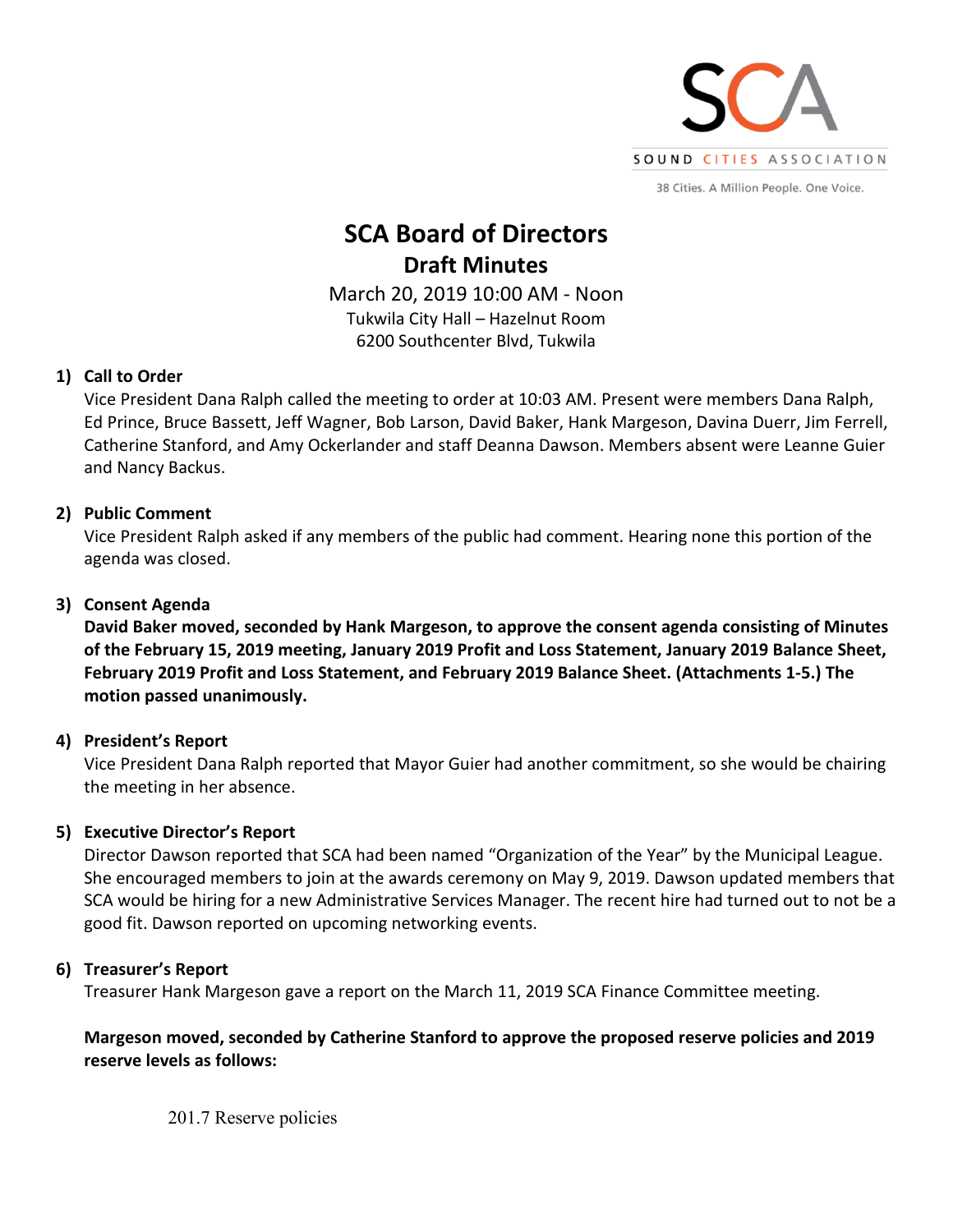a) The association should maintain an Operations Reserve equal to half the annual budget. . (3/15/95, 4-15-09, 3-20-2019)

b) The association should maintain an Equipment Replacement reserve of \$15,000. (Board 9/27/2006, 3/21/2012, 3-20-2019)

c) The association should maintain a Contract Liability Reserve to fund the liabilities of all SCA contracts. (Board 9/27/2006, 3-20-2019)

d) The association should maintain a Legal Reserve of \$25,000.(3-20-2019)

e) The association should maintain sufficient funds to pay all liabilities, including accrued vacation and other employment liabilities. (3-20-2019)

f) The association may apply unallocated operating reserves to the budget for the following year. (4- 15-09, Board 10/20/10)

#### **Proposed 2019 Reserve Levels:**

- Operations Reserve of half of 2019 budgeted expenses (\$393,014)
- Equipment Reserve of \$15,000
- Legal Reserve of \$25,000
- Contractual Reserve for all contractual obligations (which include for 2019: remainder of office lease, remainder of copier lease, and ED contract for six months severance pay for total of \$124,913)
	- o Total = \$557,927

## **The motion passed unanimously.**

Margeson and Dawson explained the 2017 SCA audit conducted by Paulsen Megaard to the Board. (Attachments 8-10.)

# **Margeson moved, seconded by Ed Prince to accept the 2017 SCA Audit, and direct Treasurer Hank Margeson to sign the Management Representation Letter. The motion passed unanimously.**

Margeson explained to members that SCA's accounting firm had made an error in timing of federal tax deposits for 3<sup>rd</sup> and 4<sup>th</sup> quarters of 2018. When the matter was brought to the attention of ED Dawson, she communicated with the IRS. They have agreed to waive penalties for 3<sup>rd</sup> quarter due to history of past compliance. There may be a future penalty for 4<sup>th</sup> quarter, which will be addressed at that time. The error has been corrected, and accountants are now making deposits on a semi-weekly basis.

Dawson updated members on fiscal impacts of Administrative Services Manager position.

Margeson gave members an update on city members and dues payment. All cities except Milton have paid 2019 dues. ED Dawson and President Guier met with Milton Mayor to discuss.

Margeson gave the board an update on 2019 Regional Associate Memberships and sponsorship, which are coming in higher than budgeted.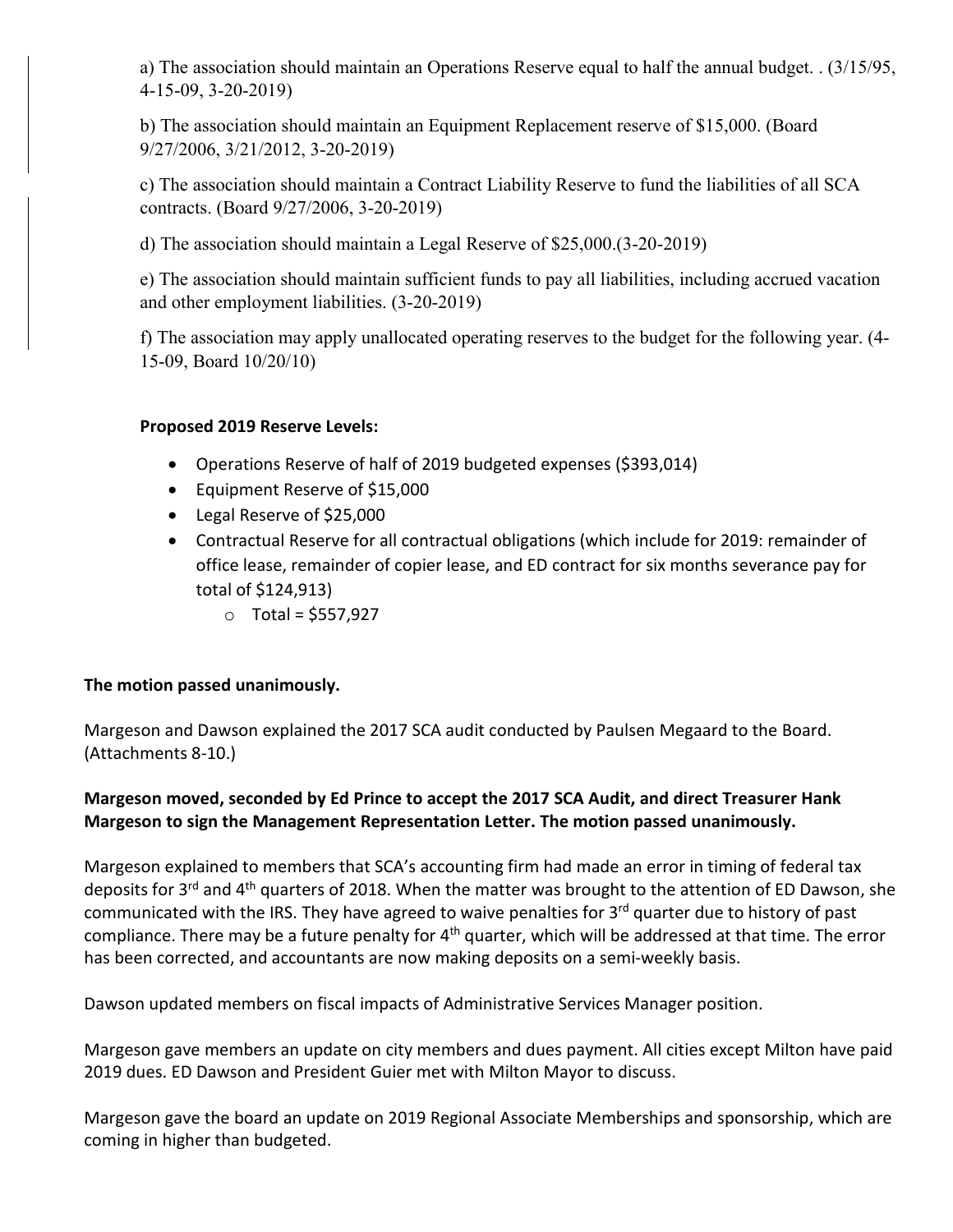## **7) PIC Chair's Report**

PIC Chair Ed Prince gave a report on the March 13, 2019 Public Issues Committee (PIC) meeting.

Prince told the Board that members of the public attended to express concerns about the Solid Waste Comp plan, and impact of the Cedar Hills Landfill on residents. Members expressed interest in a tour to learn more about the landfill. Dawson will work with SCA staff to help arrange.

## **Prince moved, seconded by Jim Ferrell appoint Federal Way Councilmember Lydia Assefa-Dawson to the Children and Youth Advisory Board. There was no discussion. The motion passed unanimously.**

Updates were given on the 2019 legislative session. Members expressed concerns about impact to cities from a proposed "homeless bill of rights," which members noted could make it challenging to provide services to those in need of assistance.

Members discussed the potential impacts to their communities from Initiative 976. They discussed whether SCA should take a position on an initiative. Some including Federal Way Mayor Ferrell opined that the impacts on cities could warrant SCA coming together to address. Others including Mercer Island Councilmember Bassett opined that SCA should only be involved in sharing information and education. The matter will be discussed again at PIC in April.

Other topics at PIC included the Challenge Seattle middle income housing initiative, the King County Parks Levy, VISION 2050, homelessness, the Charter Review Commission, the Solid Waste Comp Plan, and Responsible Recycling Task Force recommendations.

#### **8) Committee Appointments**

Director Dawson reported that a call for nominations was sent for a Regional Complete Count Committee, to address the 2020 census.

**Amy Ockerlander moved, seconded by David Baker, to appoint Debra Srebnik of Kenmore to the committee representing the north. The motion passed unanimously. Jeff Wagner moved seconded by Catherine Stanford to appoint De'Sean Quinn to the committee representing the south. The motion passed unanimously.**

A call for nominations was also sent for the Continuum of Care Application Committee.

**Hank Margeson moved seconded by Jeff Wagner to appoint Merina Hanson of Kent as the member, and Brooke Buckingham of Redmond and Alex O'Reilly of Bellevue as alternates. The motion passed unanimously.**

#### **9) City Manager Report**

Bob Larson, Snoqualmie City Manager, reported on the March 6, 2019 City Managers & Administrators meeting.

#### **10) Discussion Items**

- a. Sexual Assault Awareness Month All board members present noted that their cities would be recognizing April as Sexual Assault Awareness Month. Dawson noted that 35 cities and towns participated last year.
- b. KCD Workshop